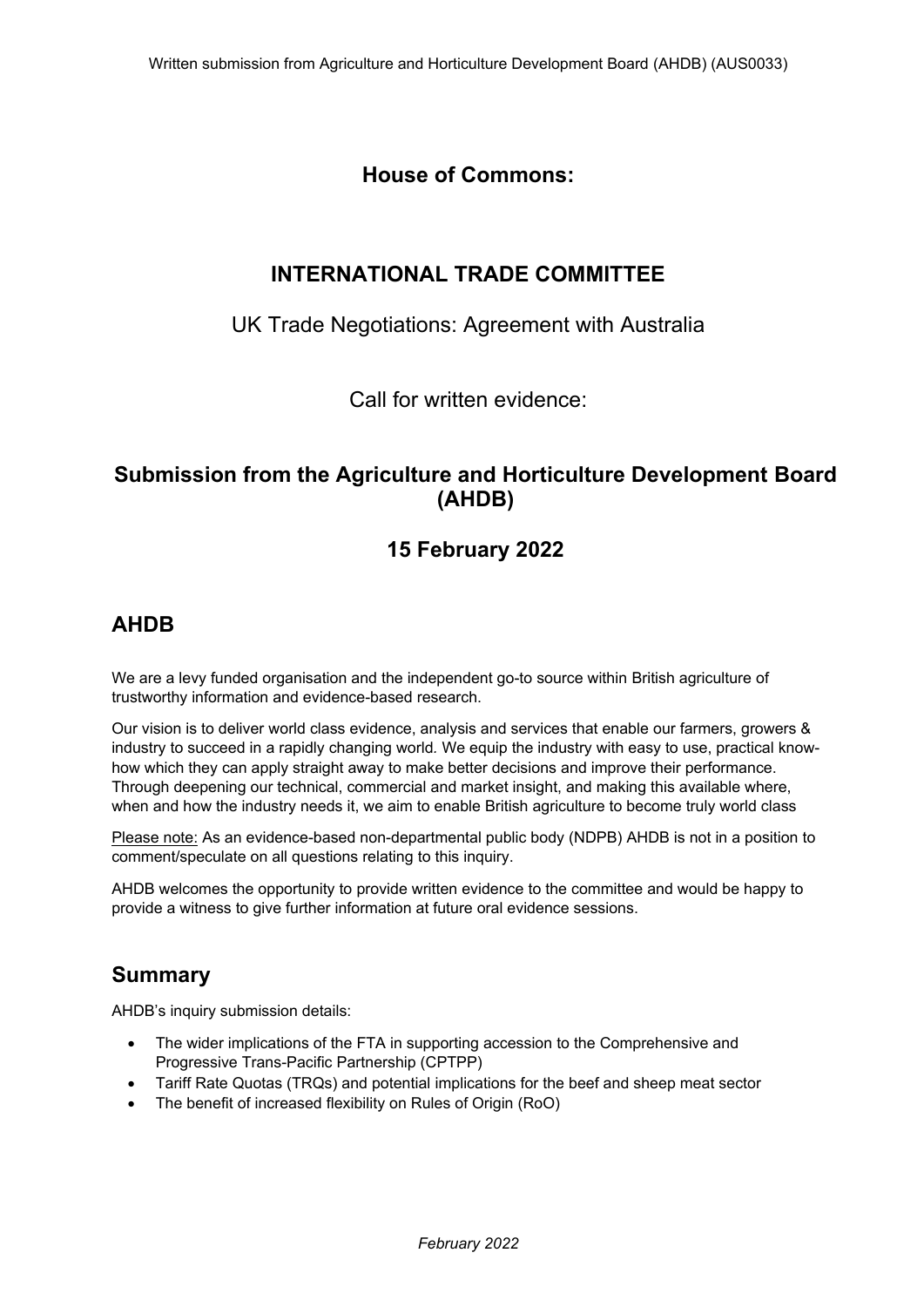# **Inquiry questions and AHDB's response**

### 1. *How good a deal is the UK-Australia FTA for the UK?*

- 2. Importantly, the deal marks another milestone in the government's global vision following the exit from the EU. The agreement creates a gateway to acceding to the [Comprehensive](https://ahdb.org.uk/news/eu-exit-perspectives-joining-cptpp-what-could-it-mean-for-uk-agriculture) [and](https://ahdb.org.uk/news/eu-exit-perspectives-joining-cptpp-what-could-it-mean-for-uk-agriculture) [Progressive](https://ahdb.org.uk/news/eu-exit-perspectives-joining-cptpp-what-could-it-mean-for-uk-agriculture) [Trans-](https://ahdb.org.uk/news/eu-exit-perspectives-joining-cptpp-what-could-it-mean-for-uk-agriculture)[Pacific](https://ahdb.org.uk/news/eu-exit-perspectives-joining-cptpp-what-could-it-mean-for-uk-agriculture) [Partnership](https://ahdb.org.uk/news/eu-exit-perspectives-joining-cptpp-what-could-it-mean-for-uk-agriculture) [\(CPTPP\)](https://ahdb.org.uk/news/eu-exit-perspectives-joining-cptpp-what-could-it-mean-for-uk-agriculture)**,** which would gain the UK access to a rapidly expanding middle class of consumer. The CPTPP collaborative trading bloc of 11 Pacific nations including Australia, New Zealand, Canada and Japan was worth £8.4 trillion in 2020. With two-thirds of the middle classes in Asia by 2030, it will drive demand for high-quality products including meat and dairy in the region. Its significance is clear - this rapidly-expanding demand will dominate trade patterns and access to these markets will therefore be crucial for the UK in pursuing its global trade ambitions.
- 3. The benefits of joining this bloc would include securing free trade deals with a group of countries, rather than having to negotiate separate bilateral trade deals. Given the deal with Australia and negotiations with New Zealand, the only free trade relationships the UK would gain on CPTPP accession would be with Malaysia and Brunei.

#### 4. How are the terms of the FTA between the UK and Australia likely to affect you, your business or *organisation, or those that you represent?*

- 5. Further to the signing of the FTA between the UK and Australia, there are a number of key implications for UK farmers and agri-food producers. Specifically, Tariff Rate Quotas (TRQs) on beef and sheepmeat imports have been set at 35,000t for beef and 25,000t for sheep meat. These will increase at regular annual increments over 10 years to reach 110,000t for beef and 75,000t for sheep-meat by year 10. Any product exceeding this quantity will be subject to the UK Most Favoured Nation (MFN) tariffs.
- 6. From years 10 to 15 there will be product-specific safeguards, which in effect increase the tariff-free beef imports incrementally to 170,000t and sheep-meat to 125,000t by Year 15, with a 20 per cent tariff on any imports that exceed this quantity.
- 7. The general bilateral safeguard, which runs concurrently with TRQs stipulates that if a domestic industry suffers injury due to the FTA, trade can be suspended immediately for an initial period of 200 days, while the extent of injury is investigated. Agreement needs to be reached between the parties regarding the extent of injury before trade is resumed. This applies to all products covered in the FTA and remains in force for 15 years.
- 8. However, pork sits outside the parameters of the FTA. Consequently, Australian pork exports will attract UK MFN tariffs. Australia is a net importer of pork and the UK can still export to Australia tariff free as it does currently.
- 9. Increased flexibility on Rules of Origin (RoO) will benefit UK exporters in terms of the percentage of ingredients in processed food that must be of UK origin. The focus will be more on where the value is added rather than on the list of ingredients. Biscuits made from imported flour and sugar, for example, will qualify for tariff-free access under the FTA. A simpler and quicker customs process for perishable goods will ensure faster clearance and avoid loss of value of product.
- 10. It is important to note that while a more open, globalised UK market may not impact dramatically on domestic producers immediately, changes to trade partners' markets could do so in the future. If, for example, Australia, was to lose its preferential trading arrangements with China for lamb, the UK could be seen as a very attractive market as a destination for increased amounts of product. An anticipated expansion of the Australian cattle herd could present a risk with an over supplied Australian market resulting in far more imports to the UK. Conversely, Australia is a net importer of cheese and there is an opportunity for UK exporters to benefit from this when prices are favourable.
- 11. Implications of a UK-Australia FTA are detailed further in the [AHDB](https://projectblue.blob.core.windows.net/media/Default/Market%20Insight/HorizonImpactofUK-AustraliaTrade_211019_WEB.pdf) [Horizon](https://projectblue.blob.core.windows.net/media/Default/Market%20Insight/HorizonImpactofUK-AustraliaTrade_211019_WEB.pdf) [report:](https://projectblue.blob.core.windows.net/media/Default/Market%20Insight/HorizonImpactofUK-AustraliaTrade_211019_WEB.pdf) [The](https://projectblue.blob.core.windows.net/media/Default/Market%20Insight/HorizonImpactofUK-AustraliaTrade_211019_WEB.pdf) [impact](https://projectblue.blob.core.windows.net/media/Default/Market%20Insight/HorizonImpactofUK-AustraliaTrade_211019_WEB.pdf) [of](https://projectblue.blob.core.windows.net/media/Default/Market%20Insight/HorizonImpactofUK-AustraliaTrade_211019_WEB.pdf) [a](https://projectblue.blob.core.windows.net/media/Default/Market%20Insight/HorizonImpactofUK-AustraliaTrade_211019_WEB.pdf) [UK-](https://projectblue.blob.core.windows.net/media/Default/Market%20Insight/HorizonImpactofUK-AustraliaTrade_211019_WEB.pdf)[Australia](https://projectblue.blob.core.windows.net/media/Default/Market%20Insight/HorizonImpactofUK-AustraliaTrade_211019_WEB.pdf) [free](https://projectblue.blob.core.windows.net/media/Default/Market%20Insight/HorizonImpactofUK-AustraliaTrade_211019_WEB.pdf) [trade](https://projectblue.blob.core.windows.net/media/Default/Market%20Insight/HorizonImpactofUK-AustraliaTrade_211019_WEB.pdf) [agreement](https://projectblue.blob.core.windows.net/media/Default/Market%20Insight/HorizonImpactofUK-AustraliaTrade_211019_WEB.pdf) [on](https://projectblue.blob.core.windows.net/media/Default/Market%20Insight/HorizonImpactofUK-AustraliaTrade_211019_WEB.pdf) [UK](https://projectblue.blob.core.windows.net/media/Default/Market%20Insight/HorizonImpactofUK-AustraliaTrade_211019_WEB.pdf) [agriculture](https://projectblue.blob.core.windows.net/media/Default/Market%20Insight/HorizonImpactofUK-AustraliaTrade_211019_WEB.pdf).